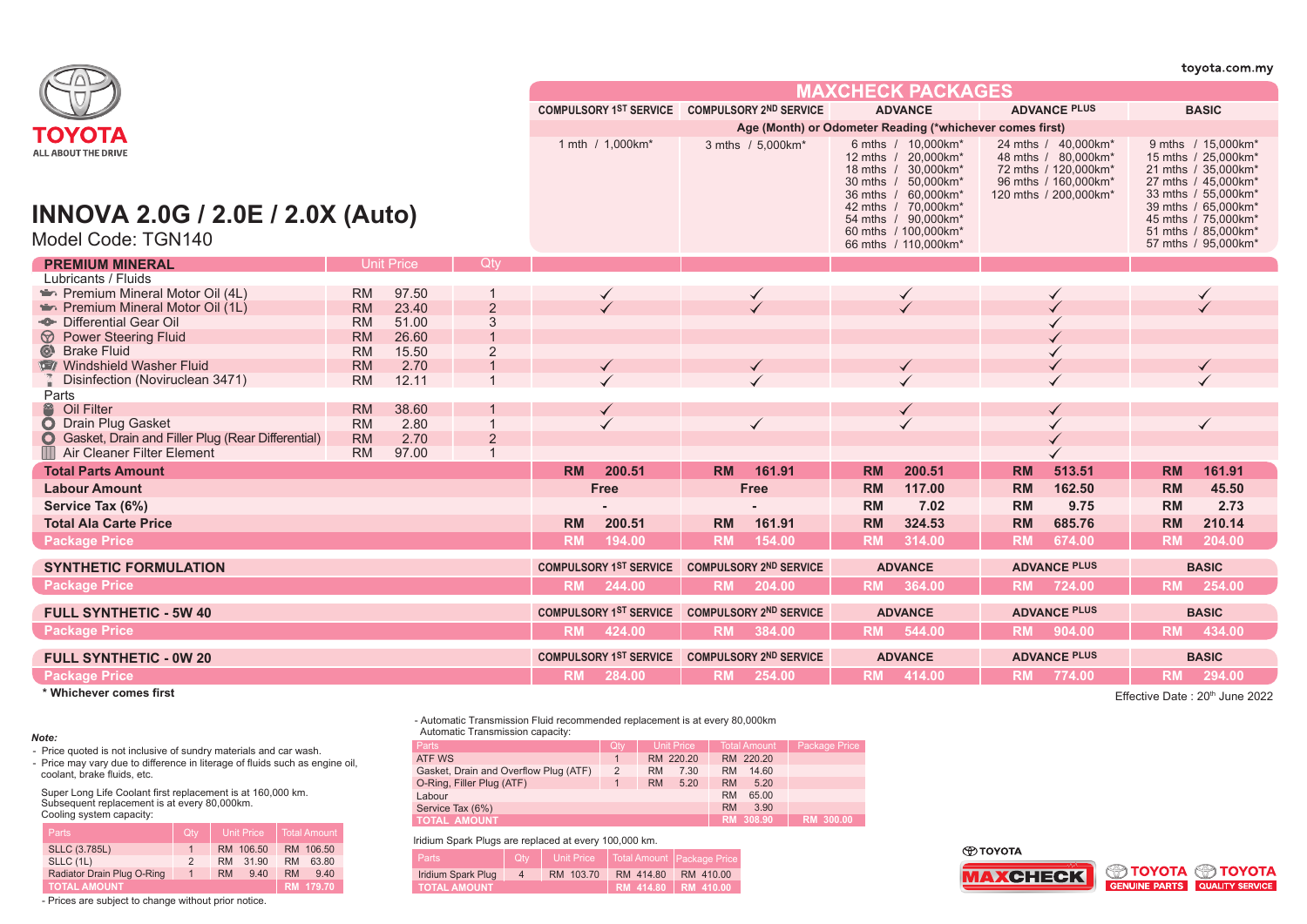|                                                                                       |                        |                   |                |           |                                               |           |                                                          |           |                                                                                                                                        |           |                                                                                                                     |           | toyota.com.my                                                                                                                         |
|---------------------------------------------------------------------------------------|------------------------|-------------------|----------------|-----------|-----------------------------------------------|-----------|----------------------------------------------------------|-----------|----------------------------------------------------------------------------------------------------------------------------------------|-----------|---------------------------------------------------------------------------------------------------------------------|-----------|---------------------------------------------------------------------------------------------------------------------------------------|
|                                                                                       |                        |                   |                |           |                                               |           |                                                          |           | <b>MAXCHECK PACKAGES</b>                                                                                                               |           |                                                                                                                     |           |                                                                                                                                       |
|                                                                                       |                        |                   |                |           | COMPULSORY 1ST SERVICE COMPULSORY 2ND SERVICE |           |                                                          |           | <b>ADVANCE</b>                                                                                                                         |           | <b>ADVANCE PLUS</b>                                                                                                 |           | <b>BASIC</b>                                                                                                                          |
| ΤΟΥΟΤΑ                                                                                |                        |                   |                |           |                                               |           | Age (Month) or Odometer Reading (*whichever comes first) |           |                                                                                                                                        |           |                                                                                                                     |           |                                                                                                                                       |
| <b>ALL ABOUT THE DRIVE</b>                                                            |                        |                   |                |           | 1 mth / 1,000km*                              |           | 3 mths / 5,000km*                                        |           | 6 mths / 10,000 km*<br>12 mths / 20,000km*<br>18 mths / 30,000km*<br>30 mths / 50,000km*<br>36 mths / 60,000km*<br>42 mths / 70.000km* |           | 24 mths / 40,000km*<br>48 mths / 80,000km*<br>72 mths / 120,000km*<br>96 mths / 160,000km*<br>120 mths / 200,000km* |           | 9 mths / 15,000km*<br>15 mths / 25,000km*<br>21 mths / 35,000km*<br>27 mths / 45,000km*<br>33 mths / 55,000km*<br>39 mths / 65,000km* |
| <b>INNOVA 2.0E (Manual)</b><br>Model Code: TGN140                                     |                        |                   |                |           |                                               |           |                                                          |           | 54 mths / 90,000km*<br>60 mths / 100,000km*<br>66 mths / 110,000km*                                                                    |           |                                                                                                                     |           | 45 mths / 75,000km*<br>51 mths / 85,000km*<br>57 mths / 95,000km*                                                                     |
| <b>PREMIUM MINERAL</b>                                                                |                        | <b>Unit Price</b> | -Qty           |           |                                               |           |                                                          |           |                                                                                                                                        |           |                                                                                                                     |           |                                                                                                                                       |
| Lubricants / Fluids                                                                   |                        |                   |                |           |                                               |           |                                                          |           |                                                                                                                                        |           |                                                                                                                     |           |                                                                                                                                       |
| Premium Mineral Motor Oil (4L)                                                        | <b>RM</b>              | 97.50             |                |           | ✓                                             |           | $\checkmark$                                             |           | $\checkmark$                                                                                                                           |           |                                                                                                                     |           | $\checkmark$                                                                                                                          |
| Premium Mineral Motor Oil (1L)                                                        | <b>RM</b>              | 23.40             | $\overline{2}$ |           |                                               |           |                                                          |           |                                                                                                                                        |           |                                                                                                                     |           |                                                                                                                                       |
| <sup>46</sup> Differential Gear Oil                                                   | <b>RM</b>              | 51.00             | 3              |           |                                               |           |                                                          |           |                                                                                                                                        |           |                                                                                                                     |           |                                                                                                                                       |
| Manual Transmission Gear Oil                                                          | <b>RM</b>              | 25.90             | $\mathbf{3}$   |           |                                               |           |                                                          |           |                                                                                                                                        |           |                                                                                                                     |           |                                                                                                                                       |
| $\circledcirc$<br><b>Power Steering Fluid</b><br>$\circledcirc$<br><b>Brake Fluid</b> | <b>RM</b><br><b>RM</b> | 26.60<br>15.50    | $\overline{2}$ |           |                                               |           |                                                          |           |                                                                                                                                        |           |                                                                                                                     |           |                                                                                                                                       |
| Windshield Washer Fluid                                                               | <b>RM</b>              | 2.70              |                |           |                                               |           |                                                          |           |                                                                                                                                        |           |                                                                                                                     |           | $\checkmark$                                                                                                                          |
| Disinfection (Noviruclean 3471)                                                       | <b>RM</b>              | 12.11             |                |           | $\checkmark$                                  |           | $\checkmark$                                             |           | $\checkmark$                                                                                                                           |           |                                                                                                                     |           |                                                                                                                                       |
| Parts                                                                                 |                        |                   |                |           |                                               |           |                                                          |           |                                                                                                                                        |           |                                                                                                                     |           |                                                                                                                                       |
| <sup>2</sup> Oil Filter                                                               | <b>RM</b>              | 38.60             |                |           | ✓                                             |           |                                                          |           | $\checkmark$                                                                                                                           |           | ✓                                                                                                                   |           |                                                                                                                                       |
| O Drain Plug Gasket                                                                   | <b>RM</b>              | 2.80              |                |           |                                               |           | $\checkmark$                                             |           |                                                                                                                                        |           |                                                                                                                     |           | $\checkmark$                                                                                                                          |
| <b>O</b> Gasket, Drain and Filler Plug (Rear Differential)                            | <b>RM</b>              | 2.70              | $\overline{2}$ |           |                                               |           |                                                          |           |                                                                                                                                        |           |                                                                                                                     |           |                                                                                                                                       |
| Gasket, Drain Plug (Manual Transmission)<br>$\bullet$                                 | <b>RM</b>              | 3.20              | $\overline{2}$ |           |                                               |           |                                                          |           |                                                                                                                                        |           |                                                                                                                     |           |                                                                                                                                       |
| Air Cleaner Filter Element                                                            | <b>RM</b>              | 97.00             |                |           |                                               |           |                                                          |           |                                                                                                                                        |           |                                                                                                                     |           |                                                                                                                                       |
| <b>Total Parts Amount</b>                                                             |                        |                   |                | <b>RM</b> | 200.51                                        | <b>RM</b> | 161.91                                                   | <b>RM</b> | 200.51                                                                                                                                 | <b>RM</b> | 597.61                                                                                                              | <b>RM</b> | 161.91                                                                                                                                |
| <b>Labour Amount</b>                                                                  |                        |                   |                |           | Free                                          |           | Free                                                     | <b>RM</b> | 117.00                                                                                                                                 | <b>RM</b> | 162.50                                                                                                              | <b>RM</b> | 45.50                                                                                                                                 |
| Service Tax (6%)                                                                      |                        |                   |                |           |                                               |           |                                                          | RM        | 7.02                                                                                                                                   | <b>RM</b> | 9.75                                                                                                                | RM        | 2.73                                                                                                                                  |
| <b>Total Ala Carte Price</b>                                                          |                        |                   |                | <b>RM</b> | 200.51                                        | <b>RM</b> | 161.91                                                   | <b>RM</b> | 324.53                                                                                                                                 | <b>RM</b> | 769.86                                                                                                              | <b>RM</b> | 210.14                                                                                                                                |
| <b>Package Price</b>                                                                  |                        |                   |                | <b>RM</b> | 194.00                                        | <b>RM</b> | 154.00                                                   | <b>RM</b> | 314.00                                                                                                                                 | <b>RM</b> | 764.00                                                                                                              | <b>RM</b> | 204.00                                                                                                                                |
| <b>SYNTHETIC FORMULATION</b>                                                          |                        |                   |                |           | <b>COMPULSORY 1ST SERVICE</b>                 |           | <b>COMPULSORY 2ND SERVICE</b>                            |           | <b>ADVANCE</b>                                                                                                                         |           | <b>ADVANCE PLUS</b>                                                                                                 |           | <b>BASIC</b>                                                                                                                          |
| <b>Package Price</b>                                                                  |                        |                   |                |           | RM 244.00                                     |           | RM 204.00                                                |           | RM 364.00                                                                                                                              |           | RM 804.00                                                                                                           |           | RM 254.00                                                                                                                             |
| <b>FULL SYNTHETIC - 5W 40</b>                                                         |                        |                   |                |           | COMPULSORY 1ST SERVICE COMPULSORY 2ND SERVICE |           |                                                          |           | <b>ADVANCE</b>                                                                                                                         |           | <b>ADVANCE PLUS</b>                                                                                                 |           | <b>BASIC</b>                                                                                                                          |
| <b>Package Price</b>                                                                  |                        |                   |                | <b>RM</b> | 424.00                                        |           | RM 384.00                                                |           | RM 544.00                                                                                                                              |           | RM 994.00                                                                                                           | <b>RM</b> | 434.00                                                                                                                                |
| <b>FULL SYNTHETIC - 0W 20</b>                                                         |                        |                   |                |           | <b>COMPULSORY 1ST SERVICE</b>                 |           | <b>COMPULSORY 2ND SERVICE</b>                            |           | <b>ADVANCE</b>                                                                                                                         |           | <b>ADVANCE PLUS</b>                                                                                                 |           | <b>BASIC</b>                                                                                                                          |
| <b>Package Price</b>                                                                  |                        |                   |                |           | RM 284.00                                     |           | RM 254.00                                                |           | RM 414.00                                                                                                                              |           | RM 854.00                                                                                                           |           | RM 294.00                                                                                                                             |

## *Note:*

- Price quoted is not inclusive of sundry materials and car wash.<br>- Price may vary due to difference in literage of fluids such as engine oil, coolant, brake fluids, etc.

Super Long Life Coolant first replacement is at 160,000 km. Subsequent replacement is at every 80,000km. Cooling system capacity:

| <b>Parts</b>               | Qty           | <b>Unit Price</b>  | Total Amount       |  |  |  |  |
|----------------------------|---------------|--------------------|--------------------|--|--|--|--|
| <b>SLLC (3.785L)</b>       |               | RM 106.50          | RM 106.50          |  |  |  |  |
| SLLC (1L)                  | $\mathcal{P}$ | 31.90<br><b>RM</b> | <b>RM</b><br>63.80 |  |  |  |  |
| Radiator Drain Plug O-Ring | 1             | 9.40<br><b>RM</b>  | <b>RM</b><br>940   |  |  |  |  |
| <b>TOTAL AMOUNT</b>        |               |                    | RM 179.70          |  |  |  |  |

- Prices are subject to change without prior notice.

Iridium Spark Plugs are replaced at every 100,000 km.

| maiam opain't lago are replaced at every rectoo itm. |                              |           |                                           |           |  |  |  |  |  |  |  |
|------------------------------------------------------|------------------------------|-----------|-------------------------------------------|-----------|--|--|--|--|--|--|--|
| Parts                                                | $\overline{\phantom{a}}$ Oty |           | Unit Price   Total Amount   Package Price |           |  |  |  |  |  |  |  |
| Iridium Spark Plug                                   | $4^{\circ}$                  | RM 103.70 | RM 414.80                                 | RM 410.00 |  |  |  |  |  |  |  |
| <b>TOTAL AMOUNT</b>                                  |                              |           | RM 414.80   RM 410.00                     |           |  |  |  |  |  |  |  |

**O TOYOTA** 





**\* Whichever comes first** Effective Date : 20th June 2022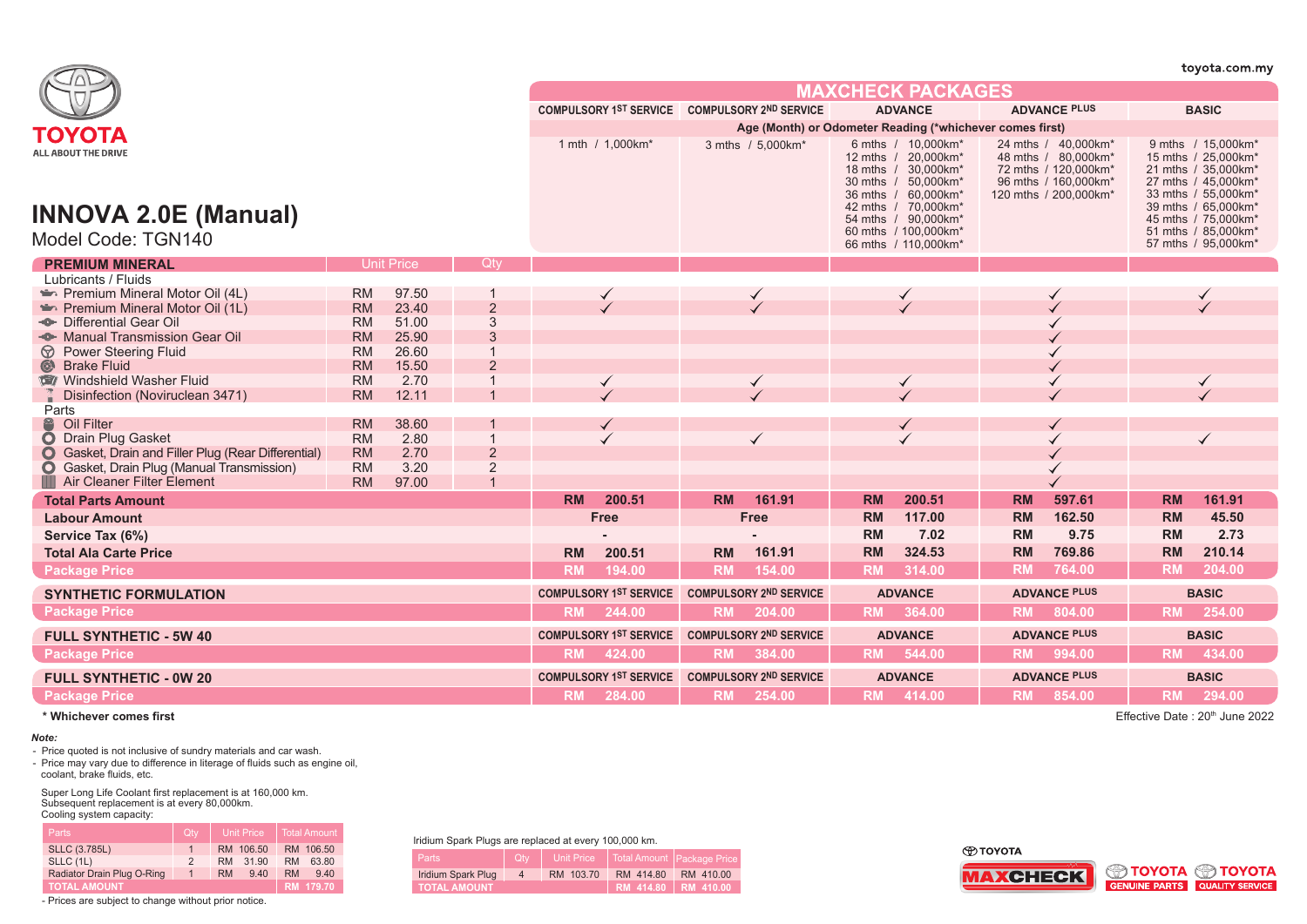|                                                                                                  |           |                   |                |                                               |                                               |                                                          |              |                                                                                                                                                                                                               |                          |                                                                                                                     | wyota.com.my        |                                                                                                                                                                                                            |              |  |
|--------------------------------------------------------------------------------------------------|-----------|-------------------|----------------|-----------------------------------------------|-----------------------------------------------|----------------------------------------------------------|--------------|---------------------------------------------------------------------------------------------------------------------------------------------------------------------------------------------------------------|--------------------------|---------------------------------------------------------------------------------------------------------------------|---------------------|------------------------------------------------------------------------------------------------------------------------------------------------------------------------------------------------------------|--------------|--|
|                                                                                                  |           |                   |                |                                               |                                               |                                                          |              |                                                                                                                                                                                                               | <b>MAXCHECK PACKAGES</b> |                                                                                                                     |                     |                                                                                                                                                                                                            |              |  |
|                                                                                                  |           |                   |                |                                               | COMPULSORY 1ST SERVICE COMPULSORY 2ND SERVICE |                                                          |              |                                                                                                                                                                                                               | <b>ADVANCE</b>           |                                                                                                                     | <b>ADVANCE PLUS</b> |                                                                                                                                                                                                            | <b>BASIC</b> |  |
| ΤΟΥΟΤΑ                                                                                           |           |                   |                |                                               |                                               | Age (Month) or Odometer Reading (*whichever comes first) |              |                                                                                                                                                                                                               |                          |                                                                                                                     |                     |                                                                                                                                                                                                            |              |  |
| <b>ALL ABOUT THE DRIVE</b><br><b>INNOVA 2.0E/2.0G (Auto) (Minor Change)</b><br>Model Code: TGN40 |           |                   |                | 1 mth / 1,000km*                              |                                               | 3 mths / 5,000km*                                        |              | 6 mths / 10,000 km*<br>12 mths / 20,000km*<br>18 mths / 30,000km*<br>30 mths / 50,000km*<br>36 mths / 60,000km*<br>42 mths / 70,000km*<br>54 mths / 90,000km*<br>60 mths / 100,000km*<br>66 mths / 110,000km* |                          | 24 mths / 40,000km*<br>48 mths / 80,000km*<br>72 mths / 120,000km*<br>96 mths / 160,000km*<br>120 mths / 200,000km* |                     | 9 mths / 15,000km*<br>15 mths / 25,000km*<br>21 mths / 35,000km*<br>27 mths / 45,000km*<br>33 mths / 55,000km*<br>39 mths / 65,000km*<br>45 mths / 75,000km*<br>51 mths / 85,000km*<br>57 mths / 95,000km* |              |  |
| <b>PREMIUM MINERAL</b>                                                                           |           | <b>Unit Price</b> | Qty            |                                               |                                               |                                                          |              |                                                                                                                                                                                                               |                          |                                                                                                                     |                     |                                                                                                                                                                                                            |              |  |
| Lubricants / Fluids                                                                              |           |                   |                |                                               |                                               |                                                          |              |                                                                                                                                                                                                               |                          |                                                                                                                     |                     |                                                                                                                                                                                                            |              |  |
| Premium Mineral Motor Oil (4L)                                                                   | <b>RM</b> | 97.50             |                |                                               |                                               |                                                          |              |                                                                                                                                                                                                               | $\checkmark$             |                                                                                                                     |                     |                                                                                                                                                                                                            | ✓            |  |
| Premium Mineral Motor Oil (1L)                                                                   | <b>RM</b> | 23.40             | $\overline{2}$ |                                               |                                               |                                                          |              |                                                                                                                                                                                                               |                          |                                                                                                                     |                     |                                                                                                                                                                                                            |              |  |
| Differential Gear Oil                                                                            | <b>RM</b> | 21.10             | 3              |                                               |                                               |                                                          |              |                                                                                                                                                                                                               |                          |                                                                                                                     |                     |                                                                                                                                                                                                            |              |  |
| <b>Automatic Transmission Fluid</b>                                                              | <b>RM</b> | 119.30            |                |                                               |                                               |                                                          |              |                                                                                                                                                                                                               |                          |                                                                                                                     |                     |                                                                                                                                                                                                            |              |  |
| <b>D</b> Power Steering Fluid                                                                    | <b>RM</b> | 26.60             |                |                                               |                                               |                                                          |              |                                                                                                                                                                                                               |                          |                                                                                                                     |                     |                                                                                                                                                                                                            |              |  |
| <b>&amp;</b> Brake Fluid                                                                         | <b>RM</b> | 15.50             | $\overline{2}$ |                                               |                                               |                                                          |              |                                                                                                                                                                                                               |                          |                                                                                                                     |                     |                                                                                                                                                                                                            |              |  |
| Windshield Washer Fluid                                                                          | <b>RM</b> | 2.70              |                |                                               | $\checkmark$                                  |                                                          | $\checkmark$ |                                                                                                                                                                                                               | $\checkmark$             |                                                                                                                     |                     |                                                                                                                                                                                                            | $\checkmark$ |  |
| Disinfection (Noviruclean 3471)                                                                  | <b>RM</b> | 12.11             |                |                                               |                                               |                                                          |              |                                                                                                                                                                                                               |                          |                                                                                                                     |                     |                                                                                                                                                                                                            |              |  |
| Parts                                                                                            |           |                   |                |                                               |                                               |                                                          |              |                                                                                                                                                                                                               |                          |                                                                                                                     |                     |                                                                                                                                                                                                            |              |  |
| <sup>8</sup> Oil Filter                                                                          | <b>RM</b> | 38.60             |                |                                               | ✓                                             |                                                          |              |                                                                                                                                                                                                               | ✓                        |                                                                                                                     |                     |                                                                                                                                                                                                            |              |  |
| O Drain Plug Gasket                                                                              | <b>RM</b> | 2.80              |                |                                               |                                               |                                                          |              |                                                                                                                                                                                                               |                          |                                                                                                                     |                     |                                                                                                                                                                                                            |              |  |
| <b>O</b> Gasket, Drain Plug (Rear Differential)                                                  | <b>RM</b> | 2.70              | $\overline{2}$ |                                               |                                               |                                                          |              |                                                                                                                                                                                                               |                          |                                                                                                                     |                     |                                                                                                                                                                                                            |              |  |
| Gasket, Drain Plug (ATF)                                                                         | <b>RM</b> | 7.30              |                |                                               |                                               |                                                          |              |                                                                                                                                                                                                               |                          |                                                                                                                     |                     |                                                                                                                                                                                                            |              |  |
| Air Cleaner Filter Element                                                                       | <b>RM</b> | 96.00             |                |                                               |                                               |                                                          |              |                                                                                                                                                                                                               |                          |                                                                                                                     |                     |                                                                                                                                                                                                            |              |  |
| <b>Spark Plug</b>                                                                                | <b>RM</b> | 8.60              | $\overline{4}$ |                                               |                                               |                                                          |              |                                                                                                                                                                                                               |                          |                                                                                                                     |                     |                                                                                                                                                                                                            |              |  |
| <b>Total Parts Amount</b>                                                                        |           |                   |                | <b>RM</b>                                     | 200.51                                        | <b>RM</b>                                                | 161.91       | <b>RM</b>                                                                                                                                                                                                     | 200.51                   | <b>RM</b>                                                                                                           | 583.81              | <b>RM</b>                                                                                                                                                                                                  | 161.91       |  |
| <b>Labour Amount</b>                                                                             |           |                   |                |                                               | <b>Free</b>                                   |                                                          | Free         | <b>RM</b>                                                                                                                                                                                                     | 117.00                   | <b>RM</b>                                                                                                           | 149.50              | <b>RM</b>                                                                                                                                                                                                  | 45.50        |  |
| Service Tax (6%)                                                                                 |           |                   |                |                                               |                                               |                                                          |              | <b>RM</b>                                                                                                                                                                                                     | 7.02                     | <b>RM</b>                                                                                                           | 8.97                | <b>RM</b>                                                                                                                                                                                                  | 2.73         |  |
| <b>Total Ala Carte Price</b>                                                                     |           |                   |                | <b>RM</b>                                     | 200.51                                        | <b>RM</b>                                                | 161.91       | <b>RM</b>                                                                                                                                                                                                     | 324.53                   | <b>RM</b>                                                                                                           | 742.28              | <b>RM</b>                                                                                                                                                                                                  | 210.14       |  |
| <b>Package Price</b>                                                                             |           |                   |                | <b>RM</b>                                     | 194.00                                        | <b>RM</b>                                                | 154.00       | <b>RM</b>                                                                                                                                                                                                     | 314.00                   | <b>RM</b>                                                                                                           | 734.00              | <b>RM</b>                                                                                                                                                                                                  | 204.00       |  |
| <b>SYNTHETIC FORMULATION</b>                                                                     |           |                   |                | COMPULSORY 1ST SERVICE COMPULSORY 2ND SERVICE |                                               |                                                          |              | <b>ADVANCE</b>                                                                                                                                                                                                |                          | <b>ADVANCE PLUS</b>                                                                                                 |                     | <b>BASIC</b>                                                                                                                                                                                               |              |  |
| <b>Package Price</b>                                                                             |           |                   |                | <b>RM</b>                                     | 244.00                                        |                                                          | RM 204.00    |                                                                                                                                                                                                               | RM 364.00                | <b>RM</b>                                                                                                           | 784.00              | <b>RM</b>                                                                                                                                                                                                  | 254.00       |  |
| <b>FULL SYNTHETIC</b>                                                                            |           |                   |                |                                               | COMPULSORY 1ST SERVICE COMPULSORY 2ND SERVICE |                                                          |              |                                                                                                                                                                                                               | <b>ADVANCE</b>           |                                                                                                                     | <b>ADVANCE PLUS</b> |                                                                                                                                                                                                            | <b>BASIC</b> |  |
| <b>Package Price</b>                                                                             |           |                   |                | <b>RM</b>                                     | 424.00                                        |                                                          | RM 384.00    |                                                                                                                                                                                                               | RM 544.00                |                                                                                                                     | RM 964.00           |                                                                                                                                                                                                            | RM 434.00    |  |

**\* Whichever comes first**

 $\overline{\phantom{a}}$ 

## *Note:*

- Price quoted is not inclusive of sundry materials and car wash.

- Price may vary due to difference in literage of fluids such as engine oil, coolant, brake fluids, etc.

Super Long Life Coolant first replacement is at 160,000 km. Subsequent replacement is at every 80,000km. Cooling system capacity:

| <b>Parts</b>               | Qtv            | <b>Unit Price</b>  | Total Amount       |
|----------------------------|----------------|--------------------|--------------------|
| <b>SLLC (3.785L)</b>       |                | RM 106.50          | RM 106.50          |
| SLLC (1L)                  | $\mathcal{P}$  | 31.90<br><b>RM</b> | <b>RM</b><br>63.80 |
| Radiator Drain Plug O-Ring | $\overline{1}$ | <b>RM</b><br>9.40  | <b>RM</b><br>940   |
| <b>TOTAL AMOUNT</b>        |                |                    | RM 179.70          |

- Prices are subject to change without prior notice.

Effective Date: 1<sup>st</sup> May 2022

 $t$ ovota com my



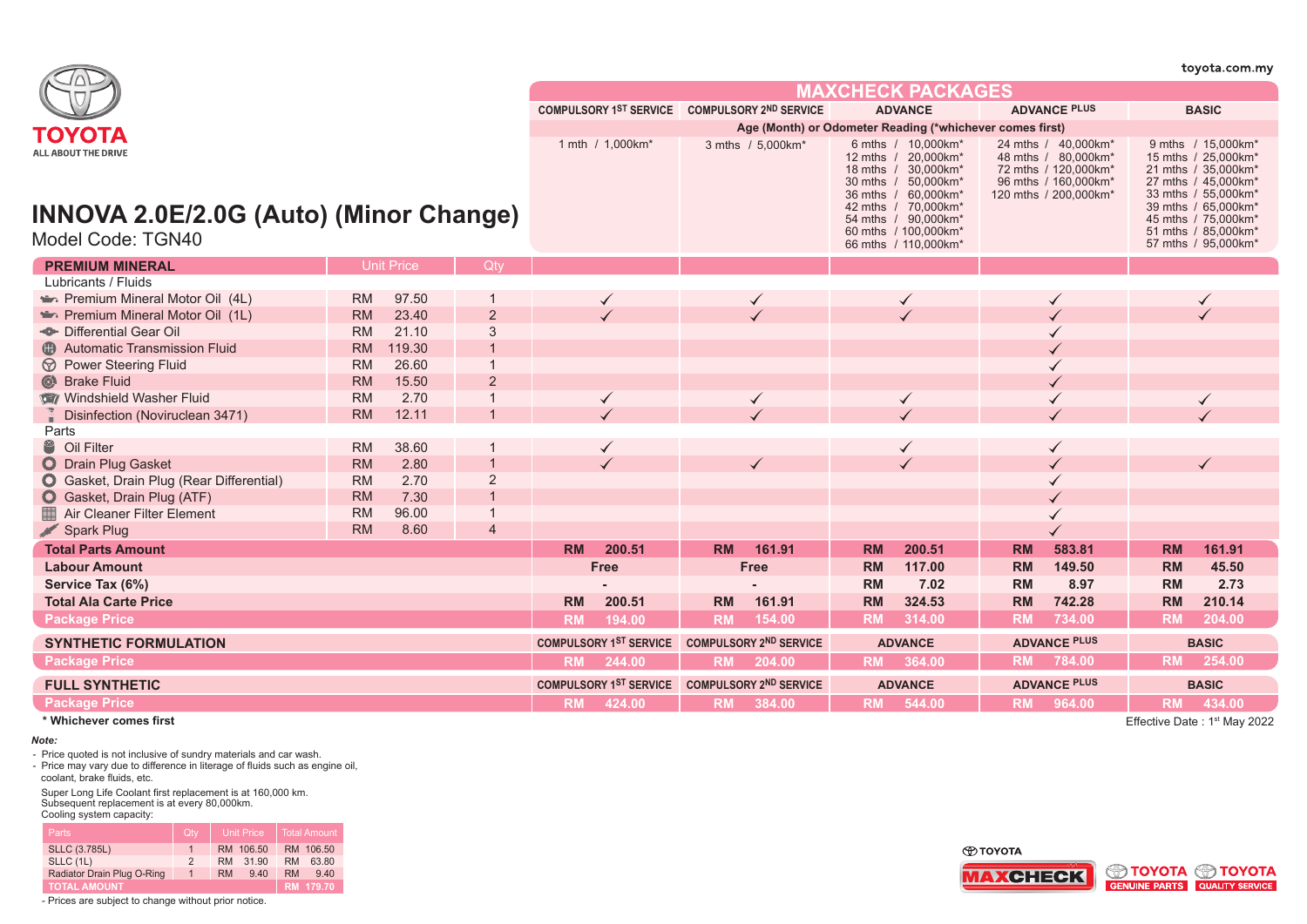|                                                                   |           |                   |                               |                               |                               |                               |                                                          |                                                                                                                                                                                       |                      |                                                                                                                     |                     |                                                                                                                                                                                       | toyota.com.my       |
|-------------------------------------------------------------------|-----------|-------------------|-------------------------------|-------------------------------|-------------------------------|-------------------------------|----------------------------------------------------------|---------------------------------------------------------------------------------------------------------------------------------------------------------------------------------------|----------------------|---------------------------------------------------------------------------------------------------------------------|---------------------|---------------------------------------------------------------------------------------------------------------------------------------------------------------------------------------|---------------------|
|                                                                   |           |                   |                               |                               |                               |                               |                                                          |                                                                                                                                                                                       | MAXCHFCK PACKAGFS    |                                                                                                                     |                     |                                                                                                                                                                                       |                     |
|                                                                   |           |                   |                               |                               |                               |                               | COMPULSORY 1ST SERVICE COMPULSORY 2ND SERVICE            |                                                                                                                                                                                       | <b>ADVANCE</b>       |                                                                                                                     | <b>ADVANCE PLUS</b> |                                                                                                                                                                                       | <b>BASIC</b>        |
| TOYOTA                                                            |           |                   |                               |                               |                               |                               | Age (Month) or Odometer Reading (*whichever comes first) |                                                                                                                                                                                       |                      |                                                                                                                     |                     |                                                                                                                                                                                       |                     |
| ALL ABOUT THE DRIVE<br><b>INNOVA 2.0E (Manual) (Minor Change)</b> |           |                   |                               | 1 mth / 1,000km*              |                               | 3 mths / 5,000km*             |                                                          | 6 mths / 10,000 km*<br>12 mths / 20,000km*<br>18 mths / 30,000km*<br>30 mths / 50,000km*<br>36 mths / 60,000km*<br>42 mths / 70.000km*<br>54 mths / 90,000km*<br>60 mths / 100,000km* |                      | 24 mths / 40,000km*<br>48 mths / 80,000km*<br>72 mths / 120,000km*<br>96 mths / 160,000km*<br>120 mths / 200,000km* |                     | 9 mths / 15,000km*<br>15 mths / 25,000km*<br>21 mths / 35,000km*<br>27 mths / 45,000km*<br>33 mths / 55,000km*<br>39 mths / 65.000 km*<br>45 mths / 75,000 km*<br>51 mths / 85,000km* |                     |
| Model Code: TGN40                                                 |           |                   |                               |                               |                               |                               |                                                          |                                                                                                                                                                                       | 66 mths / 110,000km* |                                                                                                                     |                     |                                                                                                                                                                                       | 57 mths / 95,000km* |
| <b>PREMIUM MINERAL</b>                                            |           | <b>Unit Price</b> | Qtv                           |                               |                               |                               |                                                          |                                                                                                                                                                                       |                      |                                                                                                                     |                     |                                                                                                                                                                                       |                     |
| Lubricants / Fluids                                               |           |                   |                               |                               |                               |                               |                                                          |                                                                                                                                                                                       |                      |                                                                                                                     |                     |                                                                                                                                                                                       |                     |
| Premium Mineral Motor Oil (4L)                                    | <b>RM</b> | 97.50             |                               |                               |                               |                               |                                                          |                                                                                                                                                                                       |                      |                                                                                                                     |                     |                                                                                                                                                                                       |                     |
| Premium Mineral Motor Oil (1L)                                    | <b>RM</b> | 23.40             | $\overline{2}$                |                               |                               |                               |                                                          |                                                                                                                                                                                       |                      |                                                                                                                     |                     |                                                                                                                                                                                       |                     |
| Differential Gear Oil                                             | <b>RM</b> | 21.10             | 3                             |                               |                               |                               |                                                          |                                                                                                                                                                                       |                      |                                                                                                                     |                     |                                                                                                                                                                                       |                     |
| <b>B</b> Manual Transmission Gear Oil                             | <b>RM</b> | 25.90             | 3                             |                               |                               |                               |                                                          |                                                                                                                                                                                       |                      |                                                                                                                     |                     |                                                                                                                                                                                       |                     |
| <b>D</b> Power Steering Fluid                                     | <b>RM</b> | 26.60             | $\overline{\mathbf{1}}$       |                               |                               |                               |                                                          |                                                                                                                                                                                       |                      |                                                                                                                     |                     |                                                                                                                                                                                       |                     |
| Strake Fluid                                                      | <b>RM</b> | 15.50             | 2                             |                               |                               |                               |                                                          |                                                                                                                                                                                       |                      |                                                                                                                     |                     |                                                                                                                                                                                       |                     |
| Windshield Washer Fluid                                           | <b>RM</b> | 2.70              |                               |                               | ✓                             |                               |                                                          |                                                                                                                                                                                       | $\checkmark$         |                                                                                                                     |                     |                                                                                                                                                                                       | $\checkmark$        |
| Disinfection (Noviruclean 3471)                                   | <b>RM</b> | 12.11             |                               |                               |                               |                               |                                                          |                                                                                                                                                                                       |                      |                                                                                                                     |                     |                                                                                                                                                                                       |                     |
| Parts                                                             |           |                   |                               |                               |                               |                               |                                                          |                                                                                                                                                                                       |                      |                                                                                                                     |                     |                                                                                                                                                                                       |                     |
| <sup>2</sup> Oil Filter                                           | <b>RM</b> | 38.60             |                               |                               | $\checkmark$                  |                               |                                                          |                                                                                                                                                                                       | ✓                    |                                                                                                                     |                     |                                                                                                                                                                                       |                     |
| O Drain Plug Gasket                                               | <b>RM</b> | 2.80              |                               |                               |                               |                               |                                                          |                                                                                                                                                                                       |                      |                                                                                                                     |                     |                                                                                                                                                                                       |                     |
| <b>O</b> Gasket, Drain Plug (Rear Differential)                   | <b>RM</b> | 2.70              | 2                             |                               |                               |                               |                                                          |                                                                                                                                                                                       |                      |                                                                                                                     |                     |                                                                                                                                                                                       |                     |
| <b>O</b> Gasket, Drain Plug (Manual Transmission)                 | <b>RM</b> | 3.20              | $\overline{2}$                |                               |                               |                               |                                                          |                                                                                                                                                                                       |                      |                                                                                                                     |                     |                                                                                                                                                                                       |                     |
| Air Cleaner Filter Element                                        | <b>RM</b> | 96.00             | $\overline{1}$                |                               |                               |                               |                                                          |                                                                                                                                                                                       |                      |                                                                                                                     |                     |                                                                                                                                                                                       |                     |
| Spark Plug                                                        | <b>RM</b> | 8.60              | $\overline{4}$                |                               |                               |                               |                                                          |                                                                                                                                                                                       |                      |                                                                                                                     |                     |                                                                                                                                                                                       |                     |
| <b>Total Parts Amount</b>                                         |           |                   |                               | <b>RM</b>                     | 200.51                        | <b>RM</b>                     | 161.91                                                   | <b>RM</b>                                                                                                                                                                             | 200.51               | <b>RM</b>                                                                                                           | 541.31              | <b>RM</b>                                                                                                                                                                             | 161.91              |
| <b>Labour Amount</b>                                              |           |                   |                               |                               | <b>Free</b>                   |                               | Free                                                     | <b>RM</b>                                                                                                                                                                             | 117.00               | <b>RM</b>                                                                                                           | 149.50              | <b>RM</b>                                                                                                                                                                             | 45.50               |
| Service Tax (6%)                                                  |           |                   |                               |                               |                               |                               |                                                          | RM                                                                                                                                                                                    | 7.02                 | <b>RM</b>                                                                                                           | 8.97                | RM                                                                                                                                                                                    | 2.73                |
| <b>Total Ala Carte Price</b>                                      |           |                   |                               | <b>RM</b>                     | 200.51                        | <b>RM</b>                     | 161.91                                                   | <b>RM</b>                                                                                                                                                                             | 324.53               | <b>RM</b>                                                                                                           | 699.78              | <b>RM</b>                                                                                                                                                                             | 210.14              |
| <b>Package Price</b>                                              |           |                   |                               | <b>RM</b>                     | 194.00                        | <b>RM</b>                     | 154.00                                                   | <b>RM</b>                                                                                                                                                                             | 314.00               | <b>RM</b>                                                                                                           | 694.00              | <b>RM</b>                                                                                                                                                                             | 204.00              |
| <b>SYNTHETIC FORMULATION</b>                                      |           |                   |                               | <b>COMPULSORY 1ST SERVICE</b> |                               | <b>COMPULSORY 2ND SERVICE</b> | <b>ADVANCE</b>                                           |                                                                                                                                                                                       | <b>ADVANCE PLUS</b>  |                                                                                                                     |                     | <b>BASIC</b>                                                                                                                                                                          |                     |
| <b>Package Price</b>                                              |           |                   |                               |                               | RM 244.00                     |                               | RM 204.00                                                |                                                                                                                                                                                       | RM 364.00            | <b>RM</b>                                                                                                           | 744.00              | <b>RM</b>                                                                                                                                                                             | 254.00              |
| <b>FULL SYNTHETIC</b>                                             |           |                   | <b>COMPULSORY 1ST SERVICE</b> |                               | <b>COMPULSORY 2ND SERVICE</b> |                               | <b>ADVANCE</b>                                           |                                                                                                                                                                                       | <b>ADVANCE PLUS</b>  |                                                                                                                     | <b>BASIC</b>        |                                                                                                                                                                                       |                     |
| <b>Package Price</b>                                              |           |                   |                               |                               | RM 424.00                     | <b>RM</b>                     | 384.00                                                   |                                                                                                                                                                                       | RM 544.00            |                                                                                                                     | RM 924.00           |                                                                                                                                                                                       | RM 434.00           |

### **\* Whichever comes first**

## *Note:*

- Price quoted is not inclusive of sundry materials and car wash.

- Price may vary due to difference in literage of fluids such as engine oil, coolant, brake fluids, etc.

Super Long Life Coolant first replacement is at 160,000 km. Subsequent replacement is at every 80,000km. Cooling system capacity:

| <b>Parts</b>               | Qty            | <b>Unit Price</b>  | <b>Total Amount</b> |
|----------------------------|----------------|--------------------|---------------------|
| <b>SLLC (3.785L)</b>       |                | RM 106.50          | RM 106.50           |
| SLLC (1L)                  | $\mathcal{P}$  | 31.90<br><b>RM</b> | <b>RM</b><br>63.80  |
| Radiator Drain Plug O-Ring | $\overline{1}$ | 9.40<br><b>RM</b>  | <b>RM</b><br>940    |
| <b>TOTAL AMOUNT</b>        |                |                    | RM 179.70           |

- Prices are subject to change without prior notice.





Effective Date: 1<sup>st</sup> May 2022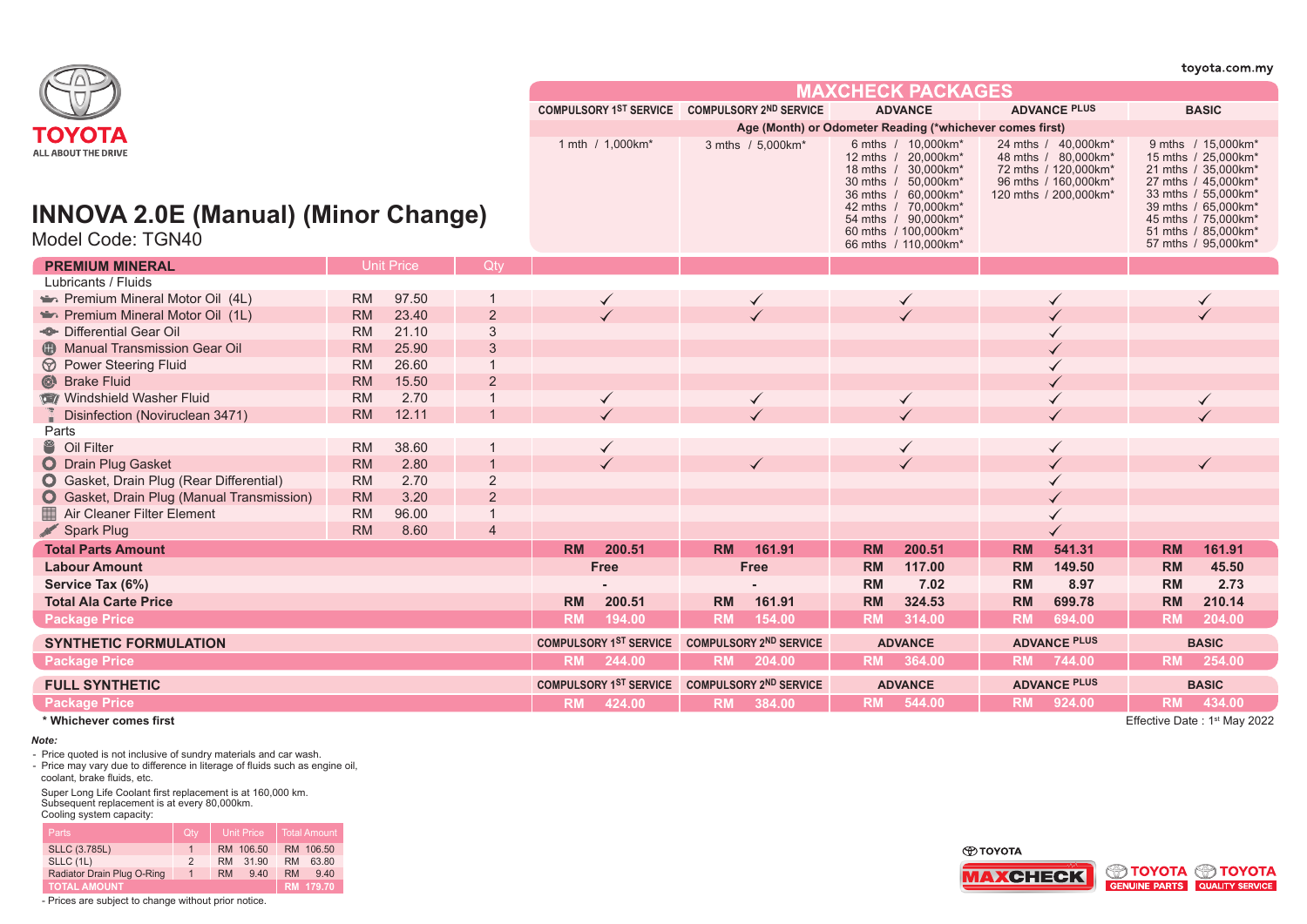|                                                                                             |           |        |                                               |                                               |                                               |           |                                                          |           |                                                                                                                                                                                                                |           |                                                                                                                      |              | toyota.com.my                                                                                                                                                                                              |
|---------------------------------------------------------------------------------------------|-----------|--------|-----------------------------------------------|-----------------------------------------------|-----------------------------------------------|-----------|----------------------------------------------------------|-----------|----------------------------------------------------------------------------------------------------------------------------------------------------------------------------------------------------------------|-----------|----------------------------------------------------------------------------------------------------------------------|--------------|------------------------------------------------------------------------------------------------------------------------------------------------------------------------------------------------------------|
|                                                                                             |           |        |                                               | <b>MAXCHECK PACKAGES</b>                      |                                               |           |                                                          |           |                                                                                                                                                                                                                |           |                                                                                                                      |              |                                                                                                                                                                                                            |
|                                                                                             |           |        |                                               |                                               | COMPULSORY 1ST SERVICE COMPULSORY 2ND SERVICE |           |                                                          |           | <b>ADVANCE</b>                                                                                                                                                                                                 |           | <b>ADVANCE PLUS</b>                                                                                                  |              | <b>BASIC</b>                                                                                                                                                                                               |
|                                                                                             |           |        |                                               |                                               |                                               |           | Age (Month) or Odometer Reading (*whichever comes first) |           |                                                                                                                                                                                                                |           |                                                                                                                      |              |                                                                                                                                                                                                            |
| ΤΟΥΟΤΑ<br><b>ALL ABOUT THE DRIVE</b><br><b>INNOVA 2.0E/2.0G (Auto)</b><br>Model Code: TGN40 |           |        |                                               |                                               | 1 mth / 1,000km*                              |           | 3 mths / 5,000km*                                        |           | 6 mths / 10,000 km*<br>12 mths / 20,000km*<br>18 mths / 30.000 km*<br>30 mths / 50,000km*<br>36 mths / 60,000km*<br>42 mths / 70.000km*<br>54 mths / 90.000km*<br>60 mths / 100,000km*<br>66 mths / 110,000km* |           | 24 mths / 40,000 km*<br>48 mths / 80,000km*<br>72 mths / 120,000km*<br>96 mths / 160,000km*<br>120 mths / 200,000km* |              | 9 mths / 15,000km*<br>15 mths / 25,000km*<br>21 mths / 35,000km*<br>27 mths / 45,000km*<br>33 mths / 55,000km*<br>39 mths / 65,000km*<br>45 mths / 75,000km*<br>51 mths / 85,000km*<br>57 mths / 95,000km* |
| <b>PREMIUM MINERAL</b>                                                                      |           |        |                                               |                                               |                                               |           |                                                          |           |                                                                                                                                                                                                                |           |                                                                                                                      |              |                                                                                                                                                                                                            |
| Lubricants / Fluids                                                                         |           |        |                                               |                                               |                                               |           |                                                          |           |                                                                                                                                                                                                                |           |                                                                                                                      |              |                                                                                                                                                                                                            |
| Premium Mineral Motor Oil (4L)                                                              | <b>RM</b> | 97.50  |                                               |                                               |                                               |           |                                                          |           |                                                                                                                                                                                                                |           |                                                                                                                      |              |                                                                                                                                                                                                            |
| Premium Mineral Motor Oil (1L)                                                              | <b>RM</b> | 23.40  | $\overline{2}$                                |                                               |                                               |           |                                                          |           |                                                                                                                                                                                                                |           |                                                                                                                      |              |                                                                                                                                                                                                            |
| - <sup>®</sup> Differential Gear Oil                                                        | <b>RM</b> | 21.10  | 3                                             |                                               |                                               |           |                                                          |           |                                                                                                                                                                                                                |           |                                                                                                                      |              |                                                                                                                                                                                                            |
| <b>Automatic Transmission Fluid</b>                                                         | <b>RM</b> | 119.30 |                                               |                                               |                                               |           |                                                          |           |                                                                                                                                                                                                                |           |                                                                                                                      |              |                                                                                                                                                                                                            |
| <b>D</b> Power Steering Fluid                                                               | <b>RM</b> | 26.60  |                                               |                                               |                                               |           |                                                          |           |                                                                                                                                                                                                                |           |                                                                                                                      |              |                                                                                                                                                                                                            |
| Strake Fluid                                                                                | <b>RM</b> | 15.50  | $\overline{2}$                                |                                               |                                               |           |                                                          |           |                                                                                                                                                                                                                |           |                                                                                                                      |              |                                                                                                                                                                                                            |
| Long Life Coolant**                                                                         | <b>RM</b> | 27.70  | 3                                             |                                               |                                               |           |                                                          |           |                                                                                                                                                                                                                |           |                                                                                                                      |              |                                                                                                                                                                                                            |
| Windshield Washer Fluid                                                                     | <b>RM</b> | 2.70   |                                               |                                               |                                               |           |                                                          |           |                                                                                                                                                                                                                |           |                                                                                                                      |              |                                                                                                                                                                                                            |
| Disinfection (Noviruclean 3471)                                                             | <b>RM</b> | 12.11  |                                               |                                               |                                               |           |                                                          |           |                                                                                                                                                                                                                |           |                                                                                                                      |              |                                                                                                                                                                                                            |
| Parts                                                                                       |           |        |                                               |                                               |                                               |           |                                                          |           |                                                                                                                                                                                                                |           |                                                                                                                      |              |                                                                                                                                                                                                            |
| S Oil Filter                                                                                | <b>RM</b> | 38.60  |                                               |                                               |                                               |           |                                                          |           |                                                                                                                                                                                                                |           |                                                                                                                      |              |                                                                                                                                                                                                            |
| O Drain Plug Gasket                                                                         | <b>RM</b> | 2.80   |                                               |                                               |                                               |           | $\checkmark$                                             |           |                                                                                                                                                                                                                |           |                                                                                                                      |              |                                                                                                                                                                                                            |
| <b>O</b> Gasket, Drain Plug (Rear Differential)                                             | <b>RM</b> | 2.70   | $\overline{2}$                                |                                               |                                               |           |                                                          |           |                                                                                                                                                                                                                |           |                                                                                                                      |              |                                                                                                                                                                                                            |
| Gasket, Drain Plug (ATF)                                                                    | <b>RM</b> | 7.30   |                                               |                                               |                                               |           |                                                          |           |                                                                                                                                                                                                                |           |                                                                                                                      |              |                                                                                                                                                                                                            |
| ■<br><b>Air Cleaner Filter Element</b>                                                      | <b>RM</b> | 96.00  |                                               |                                               |                                               |           |                                                          |           |                                                                                                                                                                                                                |           |                                                                                                                      |              |                                                                                                                                                                                                            |
| Spark Plug                                                                                  | <b>RM</b> | 8.60   | $\overline{4}$                                |                                               |                                               |           |                                                          |           |                                                                                                                                                                                                                |           |                                                                                                                      |              |                                                                                                                                                                                                            |
| <b>Total Parts Amount</b>                                                                   |           |        |                                               | <b>RM</b>                                     | 200.51                                        | <b>RM</b> | 161.91                                                   | <b>RM</b> | 200.51                                                                                                                                                                                                         | <b>RM</b> | 666.91                                                                                                               | <b>RM</b>    | 161.91                                                                                                                                                                                                     |
| <b>Labour Amount</b>                                                                        |           |        |                                               |                                               | <b>Free</b>                                   |           | Free                                                     | <b>RM</b> | 117.00                                                                                                                                                                                                         | <b>RM</b> | 149.50                                                                                                               | <b>RM</b>    | 45.50                                                                                                                                                                                                      |
| Service Tax (6%)                                                                            |           |        |                                               |                                               |                                               |           |                                                          | RM        | 7.02                                                                                                                                                                                                           | <b>RM</b> | 8.97                                                                                                                 | RM           | 2.73                                                                                                                                                                                                       |
| <b>Total Ala Carte Price</b>                                                                |           |        |                                               | <b>RM</b>                                     | 200.51                                        | <b>RM</b> | 161.91                                                   | <b>RM</b> | 324.53                                                                                                                                                                                                         | <b>RM</b> | 825.38                                                                                                               | <b>RM</b>    | 210.14                                                                                                                                                                                                     |
| <b>Package Price</b>                                                                        |           |        |                                               | <b>RM</b>                                     | 194.00                                        | <b>RM</b> | 154.00                                                   | <b>RM</b> | 314.00                                                                                                                                                                                                         | <b>RM</b> | 824.00                                                                                                               | <b>RM</b>    | 204.00                                                                                                                                                                                                     |
| <b>SYNTHETIC FORMULATION</b>                                                                |           |        | COMPULSORY 1ST SERVICE COMPULSORY 2ND SERVICE |                                               |                                               |           | <b>ADVANCE</b>                                           |           | <b>ADVANCE PLUS</b>                                                                                                                                                                                            |           | <b>BASIC</b>                                                                                                         |              |                                                                                                                                                                                                            |
| <b>Package Price</b>                                                                        |           |        | <b>RM</b>                                     | 244.00                                        | <b>RM</b>                                     | 204.00    |                                                          | RM 364.00 | <b>RM</b>                                                                                                                                                                                                      | 864.00    | <b>RM</b>                                                                                                            | 254.00       |                                                                                                                                                                                                            |
| <b>FULL SYNTHETIC</b>                                                                       |           |        |                                               | COMPULSORY 1ST SERVICE COMPULSORY 2ND SERVICE |                                               |           | <b>ADVANCE</b>                                           |           | <b>ADVANCE PLUS</b>                                                                                                                                                                                            |           |                                                                                                                      | <b>BASIC</b> |                                                                                                                                                                                                            |
| <b>Package Price</b>                                                                        |           |        |                                               | <b>RM</b>                                     | 424.00                                        | <b>RM</b> | 384.00                                                   | <b>RM</b> | 544.00                                                                                                                                                                                                         |           | RM 1,054.00                                                                                                          | <b>RM</b>    | 434.00                                                                                                                                                                                                     |
| * Whichever comes first                                                                     |           |        |                                               |                                               |                                               |           |                                                          |           |                                                                                                                                                                                                                |           |                                                                                                                      |              | Effective Date: 1st May 2022                                                                                                                                                                               |

## *Note:*

- Price quoted is not inclusive of sundry materials and car wash.

- Price may vary due to difference in literage of fluids such as engine oil, coolant, brake fluids, etc.

\*\* Super Long Life Coolant first replacement is at 160,000 km. Subsequent replacement is at every 80,000km. Cooling system capacity:

| <b>Parts</b>               | Qtv           | <b>Unit Price</b>  | <b>Total Amount</b> |
|----------------------------|---------------|--------------------|---------------------|
| <b>SLLC (3.785L)</b>       |               | RM 106.50          | RM 106.50           |
| SLLC (1L)                  | $\mathcal{P}$ | 31.90<br><b>RM</b> | 63.80<br><b>RM</b>  |
| Radiator Drain Plug O-Ring | $\mathbf{1}$  | <b>RM</b><br>9.40  | <b>RM</b><br>940    |
| TOTAL AMOUNT'              |               |                    | RM 179.70           |

- Prices are subject to change without prior notice.